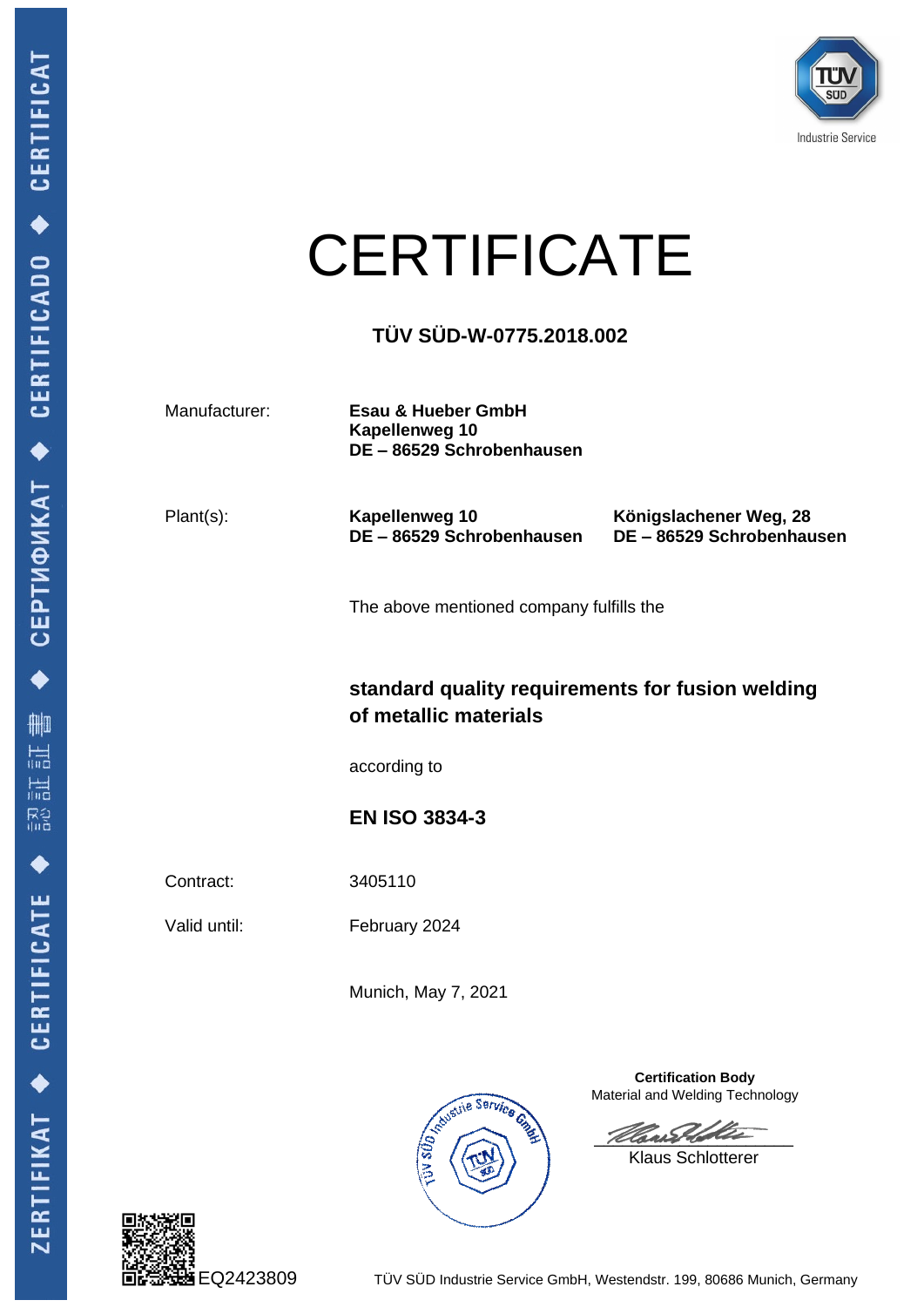Annex to certificate TÜV SÜD-W-0775.2018.002



page 1 of 2

The following range is certified according to [EN ISO 3834-3](#page-0-0)

| Scope of production:                                                     | - Vessels acc. to PED Module A2<br>- Piping up to cat. III<br>- Piping (pressureless)      |                                                     |
|--------------------------------------------------------------------------|--------------------------------------------------------------------------------------------|-----------------------------------------------------|
| Base material(s):<br>(Group(s)according to EN ISO/TR 15608)              | - 8.1                                                                                      |                                                     |
| Dimension of items:                                                      | Thickness up to 5 mm, max. length 5 m,<br>max. $\varnothing$ 600 mm, max. piece weight 2 t |                                                     |
| <b>Welding processes:</b><br>(Process numbers according to EN ISO 4063)  | 141                                                                                        | TIG welding with solid filler material (wire / rod) |
| <b>Welding supervisor:</b><br>Deputy:                                    | Mr. Ronny Hartmann (IWS)                                                                   |                                                     |
| Personnel for non-destructive testing:<br>Responsible:<br>Deputy:        | Mr. Bruno Schmaus                                                                          |                                                     |
| All other relevant data are detailed in our report no R-000021238044-21. |                                                                                            |                                                     |

**Remarks:**

None